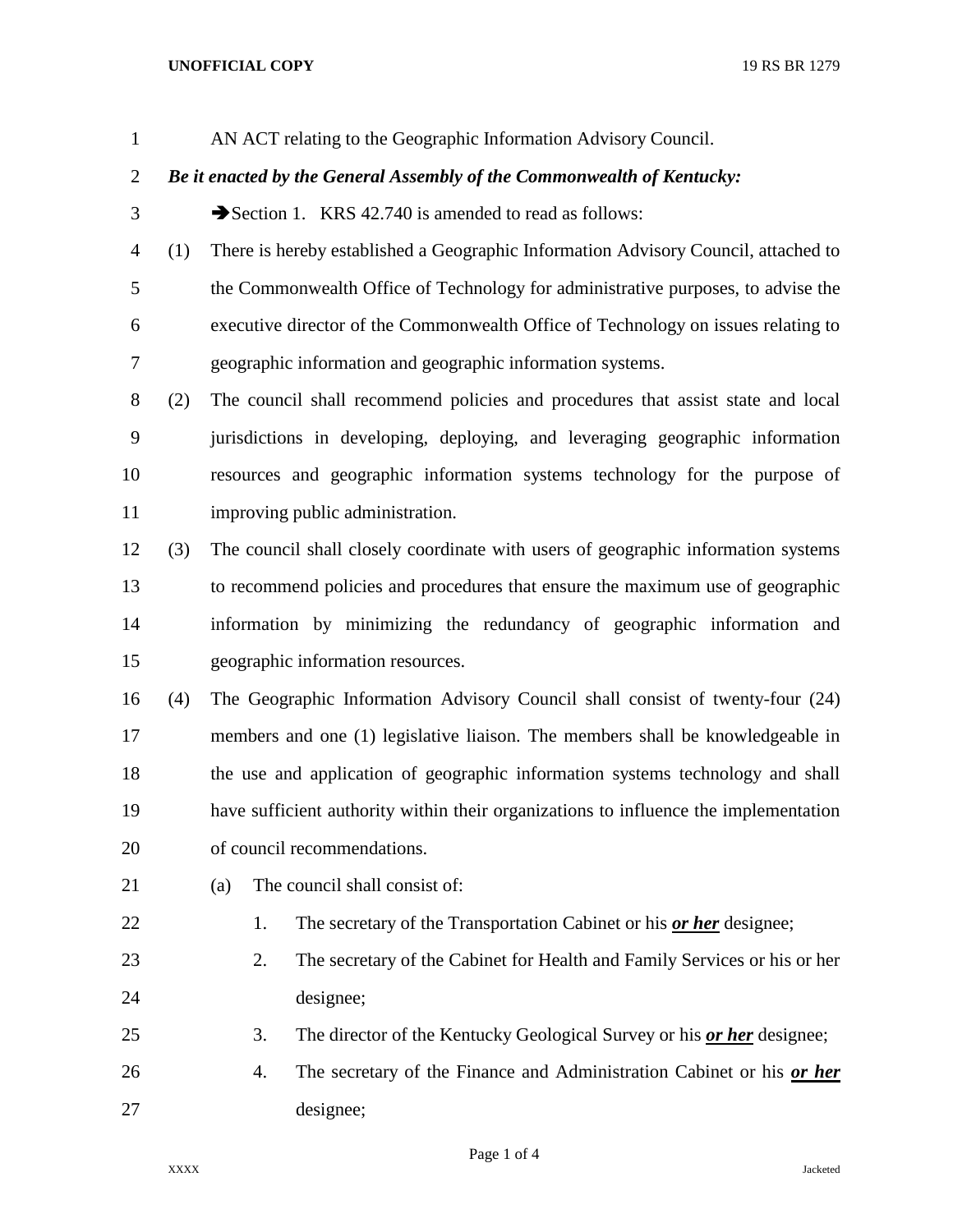| $\mathbf{1}$   | 5.  | The executive director of the Commonwealth Office of Technology or       |
|----------------|-----|--------------------------------------------------------------------------|
| $\overline{2}$ |     | her or his designee, who shall serve as chair;                           |
| 3              | 6.  | <b>One (1) member appointed by the Governor from a list of three (3)</b> |
| 4              |     | persons submitted by the president of the Kentucky Association of        |
| 5              |     | <b>Mapping Professionals</b> [The secretary of the Economic Development  |
| 6              |     | Cabinet or his designee];                                                |
| 7              | 7.  | The commissioner of the Department for Local Government or his or        |
| 8              |     | <i>her</i> designee;                                                     |
| 9              | 8.  | The secretary of the Justice and Public Safety Cabinet or his or her     |
| 10             |     | designee;                                                                |
| 11             | 9.  | One $(1)$ member appointed by the Governor from a list of three $(3)$    |
| 12             |     | persons submitted by the president of the Council on Postsecondary       |
| 13             |     | Education;                                                               |
| 14             | 10. | The adjutant general of the Department of Military Affairs or his or her |
| 15             |     | designee;                                                                |
| 16             | 11. | The commissioner of the Department of Education or his or her            |
| 17             |     | designee;                                                                |
| 18             | 12. | The secretary of the Energy and Environment Cabinet or his or her        |
| 19             |     | designee;                                                                |
| 20             | 13. | The Commissioner of the Department of Agriculture or his <u>or her</u>   |
| 21             |     | designee;                                                                |
| 22             | 14. | The secretary of the Tourism, Arts and Heritage Cabinet or his or her    |
| 23             |     | designee;                                                                |
| 24             | 15. | Two $(2)$ members appointed by the Governor from a list of six $(6)$     |
| 25             |     | persons submitted by the president of the Kentucky League of Cities;     |
| 26             | 16. | Two $(2)$ members appointed by the Governor from a list of six $(6)$     |
| 27             |     | persons submitted by the president of the Kentucky Association of        |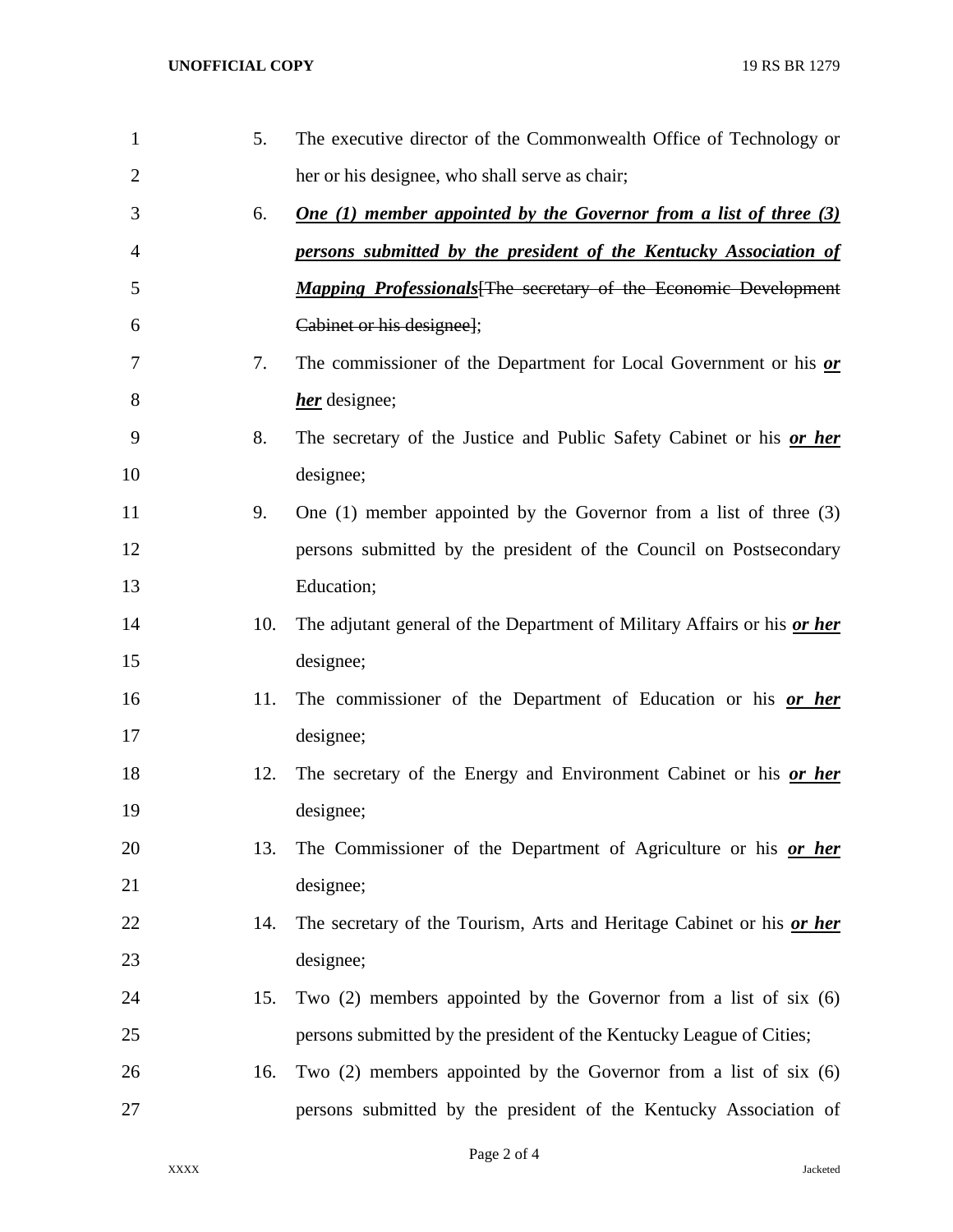Counties;

| $\overline{2}$ |     | 17.                                                                            | One $(1)$ member appointed by the Governor from a list of three $(3)$              |  |
|----------------|-----|--------------------------------------------------------------------------------|------------------------------------------------------------------------------------|--|
| 3              |     |                                                                                | persons submitted by the president of the Kentucky Chapter of the                  |  |
| $\overline{4}$ |     |                                                                                | <b>American Planning Association;</b>                                              |  |
| 5              |     | 18.                                                                            | One $(1)$ member appointed by the Governor from a list of three $(3)$              |  |
| 6              |     |                                                                                | persons submitted by the president of the Kentucky Chamber of                      |  |
| 7              |     |                                                                                | Commerce;                                                                          |  |
| 8              |     | 19.                                                                            | One $(1)$ member appointed by the Governor from a list of three $(3)$              |  |
| 9              |     |                                                                                | persons submitted by the president of the Kentucky Association of                  |  |
| 10             |     |                                                                                | <b>Professional</b> [Land] Surveyors;                                              |  |
| 11             |     | 20.                                                                            | One $(1)$ member appointed by the Governor from a list of three $(3)$              |  |
| 12             |     |                                                                                | persons submitted by the president of the Kentucky Society of                      |  |
| 13             |     |                                                                                | Professional Engineers;                                                            |  |
| 14             |     | 21.                                                                            | One $(1)$ member appointed by the Governor from a list of three $(3)$              |  |
| 15             |     |                                                                                | persons submitted by the chairman of the Kentucky Board of Registered              |  |
| 16             |     |                                                                                | Geologists; and                                                                    |  |
| 17             |     | 22.                                                                            | One $(1)$ member appointed by the Governor from a list of three $(3)$              |  |
| 18             |     |                                                                                | persons submitted by the president of the Council of Area Development              |  |
| 19             |     |                                                                                | Districts.                                                                         |  |
| 20             |     | (b)                                                                            | The council shall have one (1) nonvoting legislative liaison, to be appointed      |  |
| 21             |     |                                                                                | by the Legislative Research Commission.                                            |  |
| 22             | (5) | The council may have committees and subcommittees as determined by the council |                                                                                    |  |
| 23             |     | or an executive committee, if an executive committee exists.                   |                                                                                    |  |
| 24             | (6) | A member of the council shall not:                                             |                                                                                    |  |
| 25             |     | (a)                                                                            | Be an officer, employee, or paid consultant of a business entity that has, or of   |  |
| 26             |     |                                                                                | a trade association for business entities that have, a substantial interest in the |  |
| 27             |     |                                                                                | geographic information industry and is doing business in the Commonwealth;         |  |
|                |     |                                                                                |                                                                                    |  |